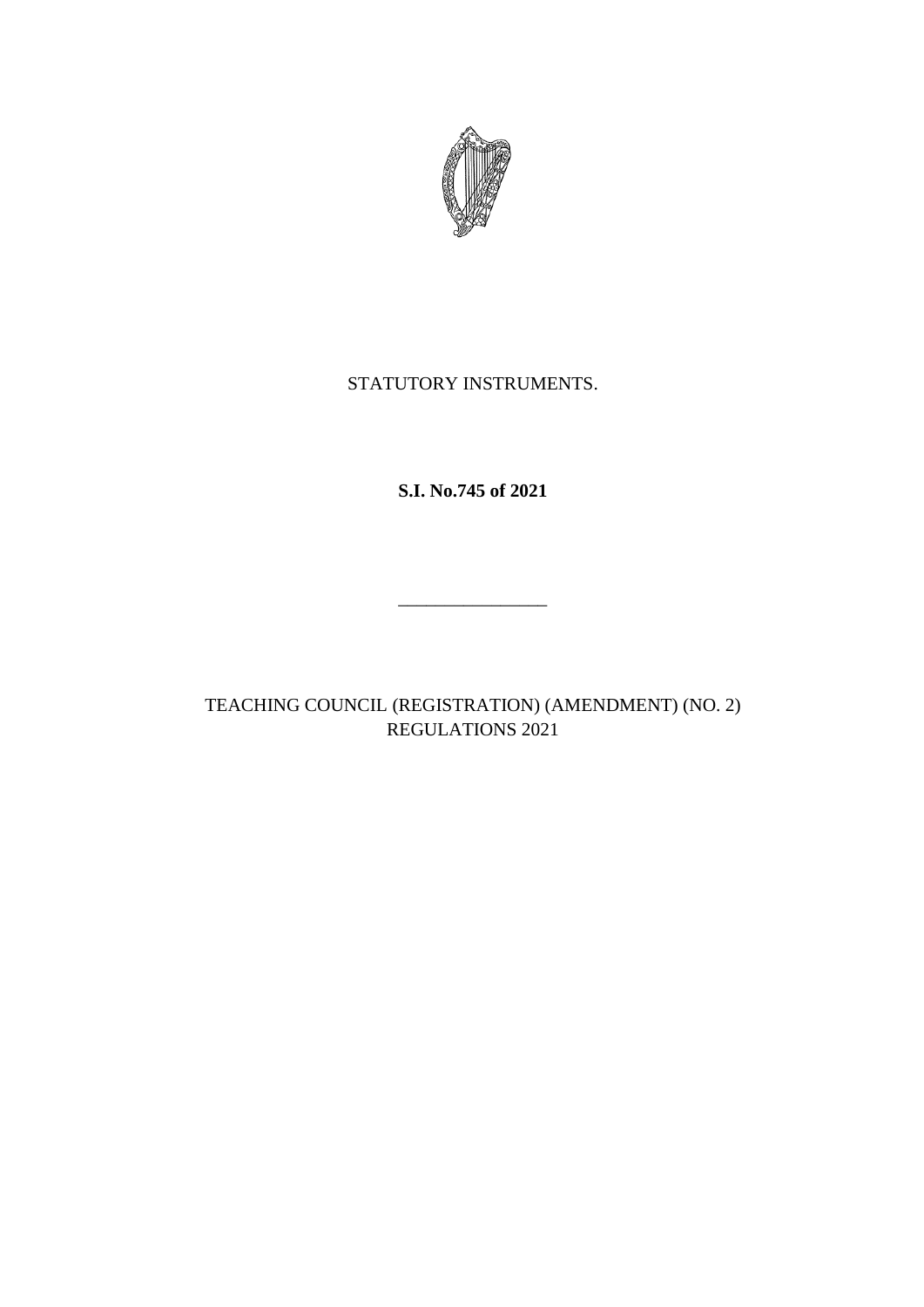### S.I. No. 745 of 2021

### TEACHING COUNCIL (REGISTRATION) (AMENDMENT) (NO. 2) REGULATIONS 2021

The Teaching Council, in exercise of the powers conferred on it by sections 4 and 31 (as amended by section 10 of the Teaching Council (Amendment) Act 2015 (No. 31 of 2015)) of the Teaching Council Act 2001 (No. 8 of 2001) (as adapted by the Education and Skills (Alteration of Name of Department and Title of Minister) Order 2020 (S.I. No. 450 of 2020)), with the consent of the Minister for Education, hereby makes the following regulations:

1. (1) These Regulations may be cited as the Teaching Council (Registration) (Amendment) (No. 2) Regulations 2021.

(2) The collective citation "the Teaching Council (Registration) Regulations 2016 to 2021" includes these Regulations.

2. In these Regulations "Principal Regulations" means the Teaching Council (Registration) Regulations (S.I. No. 444 of 2016).

3. Regulation 3(1) (as amended by Regulation 3 of the Teaching Council (Registration) (Amendment) Regulations 2020 (S.I. No. 269 of 2020)) of the Principal Regulations is amended by substituting for the definition of "newly qualified teacher" or "NQT" the following:

"'newly qualified teacher' or 'NQT' means a teacher who meets the Council's requirements in terms of qualification under Route 1, 2 or 4 of the Schedule but has not completed the required period of professional practice, including a teacher who obtained entry to the register through Route 5 of the Schedule and who has since successfully completed the accredited programme in teacher education in respect of which he or she was registered;".

4. Regulation 10(1)(a) of the Principal Regulations is amended by substituting for clauses (iii) and (iv) the following clauses:

"(iii) further education;

(iv) other; or

(v) student teacher,".

5. Regulation 11(2) of the Principal Regulations is amended by deleting "from the date that he or she is granted conditional registration".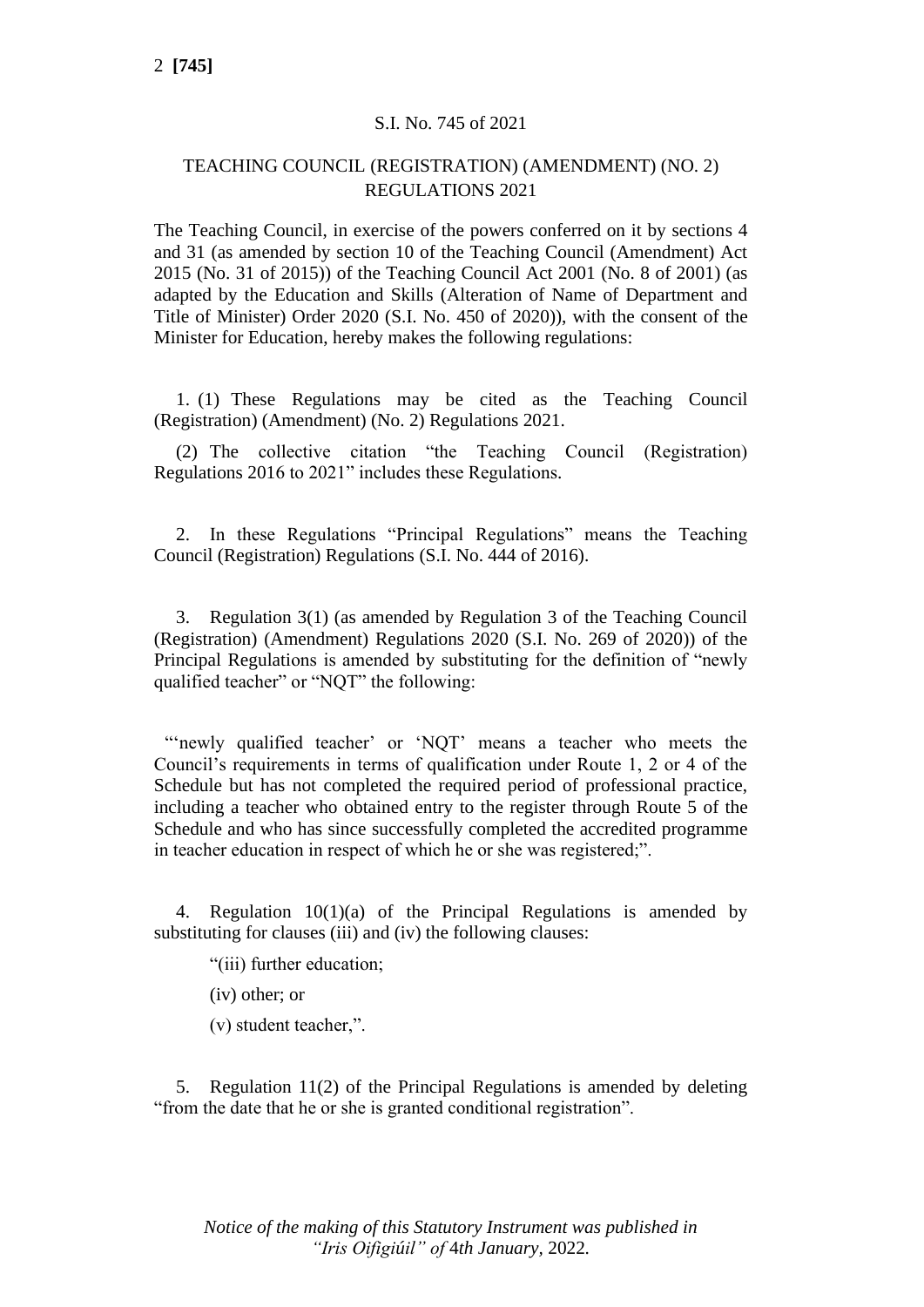6. The Principal Regulations are amended by inserting after Regulation 11 the following Regulation:

#### "*Conditions attaching to registration of student teachers*

11A. Without prejudice to the Council's entitlement to attach such additional conditions to the applicant's registration as it considers appropriate a student teacher granted registration pursuant to Route 5 of the Schedule shall be registered subject to the following conditions:

- (a) he or she shall remain as a registered student on the accredited programme in teacher education in respect of which he or she was registered, until the successful completion of that programme;
- (b) he or she shall only engage in teaching on a substitute basis until the successful completion of the accredited programme in teacher education in respect of which he or she was registered;
- (c) he or she shall participate fully in the accredited programme in teacher education in respect of which he or she was registered, until the successful completion of that programme;
- (d) within a period of 3 years from the date of successful completion of the accredited programme in teacher education, he or she shall complete supervised professional practice, as set down by the Council.".

7. The Principal Regulations are amended by inserting after Regulation 15 (as amended by Regulation 4 of the Teaching Council (Registration) (Amendment) Regulations 2016 (S.I. No. 557 of 2016)) the following Regulation:

#### "*Requirements for renewal of registration through Route 5*

15A. A teacher registered through Route 5 of the Schedule, shall not be entitled to have his or her registration renewed unless, at the date on which his or her registration is due for renewal—

- (a) he or she has completed his or her qualification, such that he or she has met the qualification criteria for admission to the register referred to in another route of registration provided for in the Schedule, or
- (b) he or she continues to be a registered student on an accredited programme in initial teacher education referred to in paragraph 1 of Route 1 or paragraph 1 of Route 2 of the Schedule.".

8. The Schedule to the Principal Regulations (as amended by Regulation 3 of the Teaching Council (Registration) (Amendment) Regulations 2021 (S.I. No. 266 of 2021)) is amended by inserting after the provisions entitled "ROUTE 4: OTHER" the following: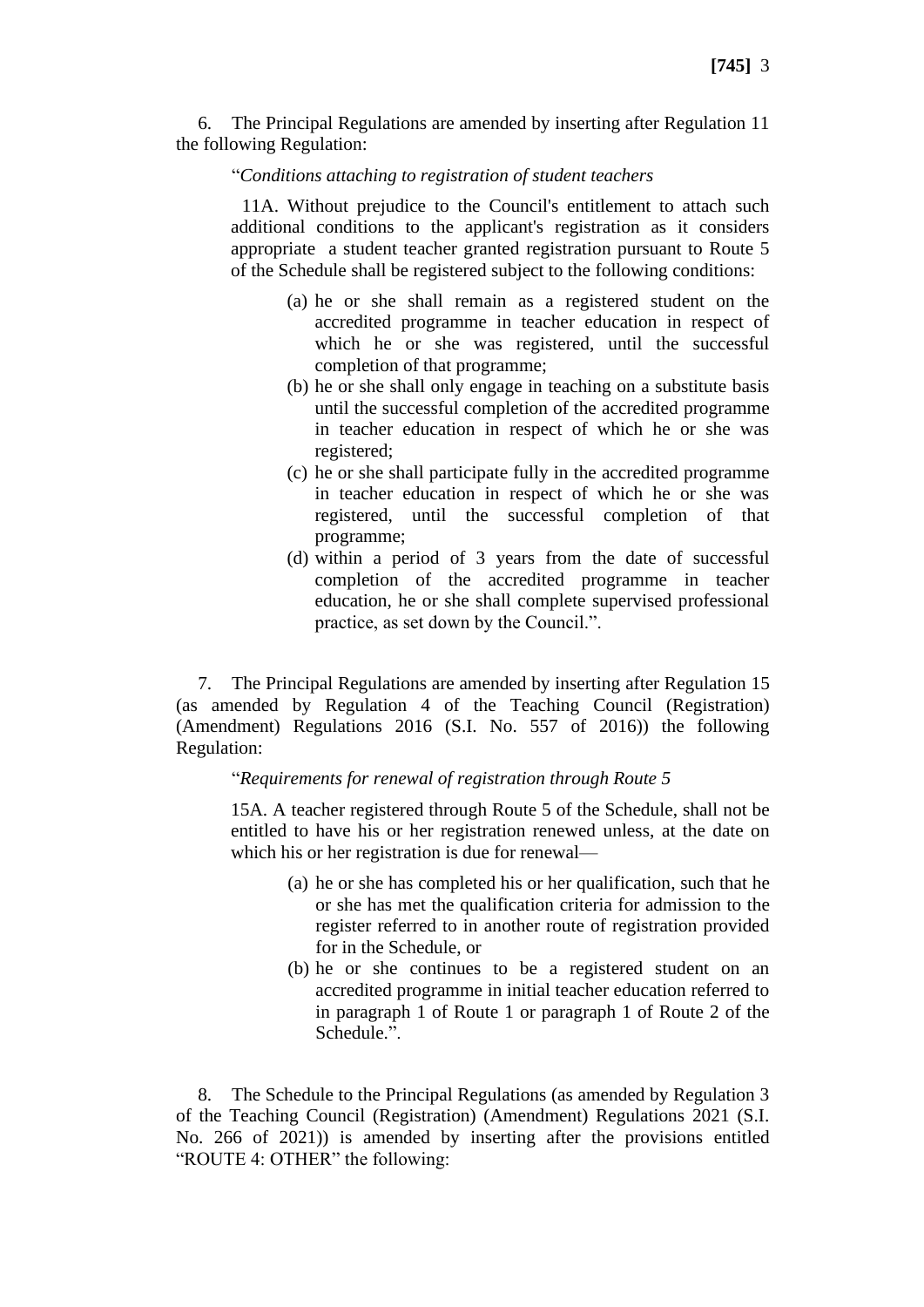## 4 **[745]**

#### "ROUTE 5: STUDENT TEACHERS

A person who applies to be entered on the register as a student teacher shall satisfy the Council that he or she is a registered student undertaking an undergraduate degree referred to in paragraph 1 of Route 1 or paragraph 1 of Route 2 and has successfully completed year two of that undergraduate degree.".

The Minister for Education consents to, and approves of, the making of the foregoing Regulations.



GIVEN under the Official Seal of the Minister for Education,

21 December, 2021.

NORMA FOLEY, Minister for Education.

GIVEN under the Seal of the Teaching Council 21 December, 2021

SEAN MCMAHON, Chairperson

TOMÁS Ó RUAIRC **Director**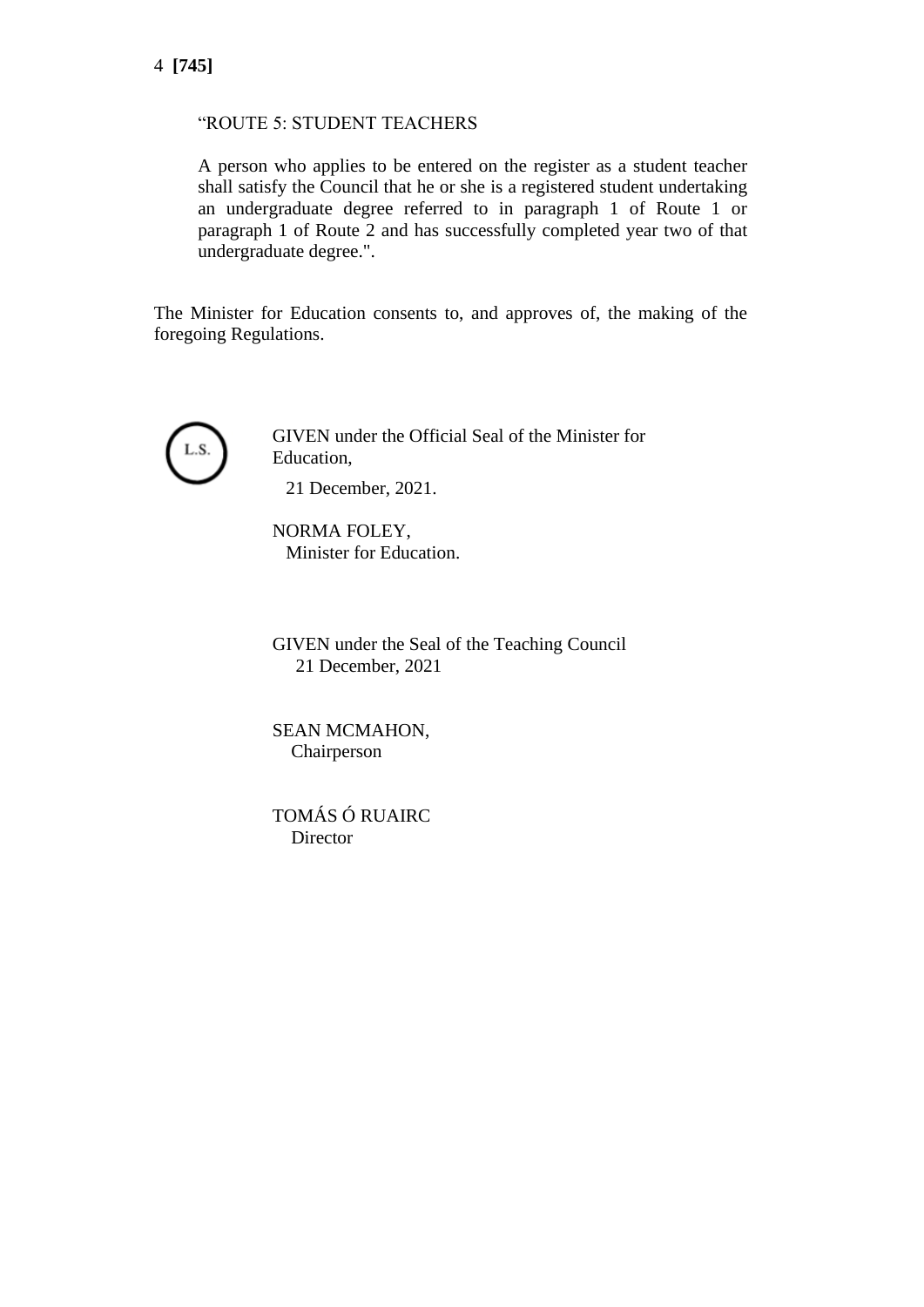#### EXPLANATORY NOTE

### (*This note is not part of the Instrument and does not purport to be a legal interpretation.*)

These Regulations amend the Teaching Council (Registration) Regulations 2016 to enable the Teaching Council to register student teachers.

These Regulations may be cited as the Teaching Council (Registration) (Amendment) (No. 2) Regulations 2021.